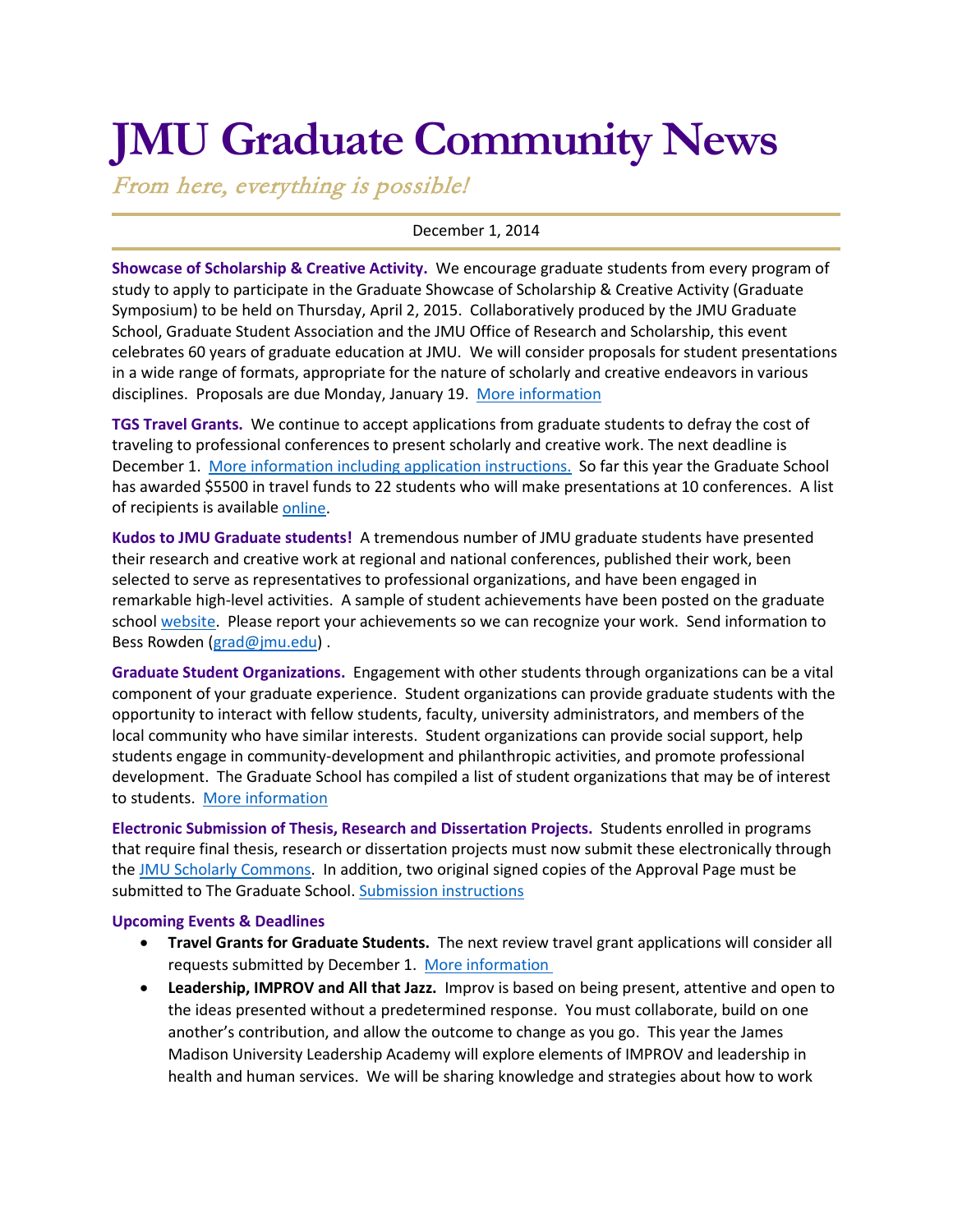creatively, collaboratively, and in an attuned manner with supervisees, clients, and colleagues. December 5, 8:30-4:00 [More information](http://sites.jmu.edu/JMULeadershipAcademy/)

- **Graduate Student Ugly Sweater Party.** In lieu of the December GSA meeting, celebrate the end of the fall semester and holiday season with fellow graduate students in this classy event! Mark your calendars December 5, with more details soon to come. Connect to GSA social media on [Facebook](https://www.facebook.com/JMUGSA) an[d Twitter](https://twitter.com/JMUGSA) to stay up to date with this and other upcoming graduate student events!
- **Mindful Experience.** Feeling stressed? Take time to center yourself, relax, and prepare to shine with a Mindful Experience. A variety of sessions are offered on Saturday, December 6, 12:30- 4:45 PM. [More information](http://www.jmu.edu/events/healthcenter/2014/12/06-mindfulexperience.shtml)
- **December Commencement** will be held on Saturday, December 13 at 10 AM. [More information](http://www.jmu.edu/commencement/December%20Graduates/index.shtml)
- **All JMU Offices Closed** December 20 through January 4. Offices reopen, Monday, January 5, 2015.
- **Spring Semester Begins.** Monday, January 12, 2015.

For additional events of possible interest, regularly check<http://www.jmu.edu/events>

**Keep up with Graduate Student Association (GSA) Events.** The GSA is a student-led and student-run organization that provides professional and social opportunities to all JMU graduate students and alumni. [Like them on Facebook.](https://www.facebook.com/JMUGSA?fref=ts) [Find them on Twitter.](https://twitter.com/JMUGSA) [\(gsa@jmu.edu;](mailto:gsa@jmu.edu) 568-7088) [More information.](http://www.jmu.edu/grad/gsa/index.shtml)

**Need a Job?** The JM[U Office of Student Employment](http://www.jmu.edu/stuemploy/) has links to positions now available on and off campus. For example, there are currently 17 student positions and 6 graduate assistantships posted on JMU'[s Joblink.](http://joblink.jmu.edu/)

### **Tips from TGS (The Graduate School)**

**Graduate Polices.** You are responsible to read and follow the graduate policies set forth in the [Graduate Catalog.](http://jmu.edu/catalog) Important information regarding degree progress, including rules for successful progression and continuous enrollment are also on th[e Graduate School website](http://www.jmu.edu/grad/current-students/degree-progress/beginning.shtml)

**Approval of a Thesis or Dissertation Committee.** Students who are completing these sorts of project must submit a signed approval form to The Graduate School by the second week of the semester in which the student first registers for thesis or dissertation credits. [Approval form](http://www.jmu.edu/grad/_files/CommitteeApprovalForm2014-15.pdf)

**Monitor your Dukes E-Mail account!** Official information is sent to each student's officia[l Dukes](http://www.jmu.edu/computing/helpdesk/selfhelp/DukesEmail.shtml)  [e-mail account.](http://www.jmu.edu/computing/helpdesk/selfhelp/DukesEmail.shtml) Check your @dukes.jmu.edu e-mail account on a regular basis.

**Monitor [MyMadison!](http://mymadison.jmu.edu/)** The *Student Center* in [MyMadison](http://mymadison.jmu.edu/) is where you will find advising information, register for classes, and where you can view "*To Do Items"* that will keep you on track towards graduation. Use the Student Center to update your mailing address and cell phone number. It is *your responsibility* to maintain accurate contact information. Check your account regularly. Don't miss important information!

#### **Essential Links:**

- [Graduate School Website](http://www.jmu.edu/grad)
- [Graduate Policies](http://www.jmu.edu/catalog/index.shtml)
- [JMU Student Handbook](http://www.jmu.edu/osarp/handbook/)
- [Forms for Graduate Students](http://www.jmu.edu/grad/current-students/graduate-forms.shtml)